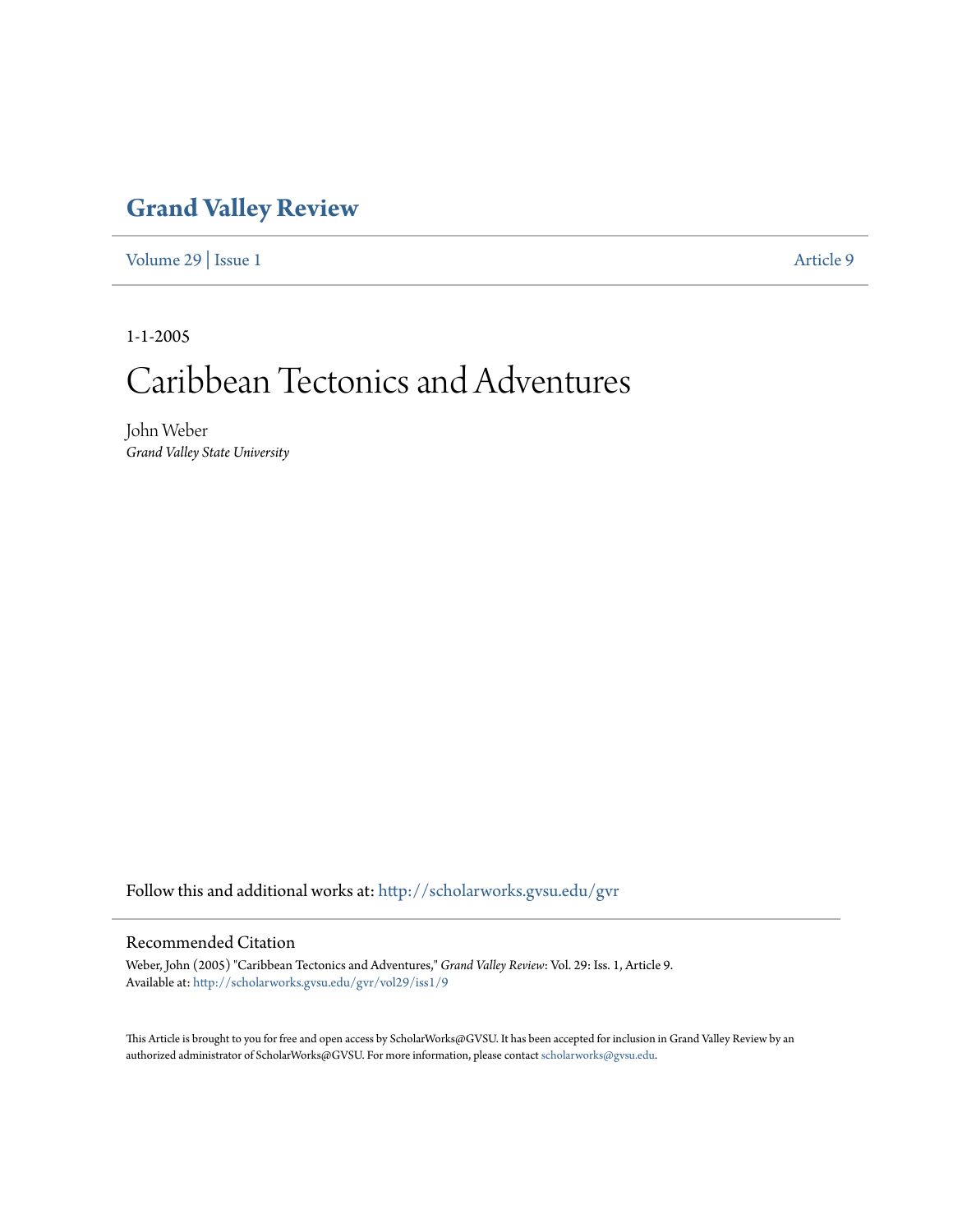## **Caribbean Tectonics and Adventures**

Tectonics is the study of Earth's shifting geologic<br>plates, as well as the earthquake belts, mountain ranges, and faults that develop along their edges. My introduction to the tectonics of the boundary between the Caribbean and South American plates came in the summer of 1990 when Bob Speed, a sophisticated structural geology professor at Northwestern University, where I was working on a Ph.D. in Geosciences, invited me to help him with some work in Trinidad. After a few weeks of intense training sessions working on Trinidadian rock thin-sections and hand specimens at the petrographic microscope, I was off. My "tour of duty" began at the Seismic Research Unit at the University of the West Indies (UWI) in St. Augustine, Trinidad. St. Augustine is a well-manicured, former British colonial village that sits at the southern foot of the Northern Range. Some geologists thought that this sharp boundary was the eastward continuation of Venezuela's famous El Pilar strike-slip ("San Andreas type") fault into Trinidad; Alexander von Humbolt had witnessed and documented large destructive earthquakes on the El Pilar fault in Venezuela as early as the 1800s.There were some problems with this idea—e.g., why had  $Triindad$ not had a single large earthquake since colonization? The primary objective of my trip was to start developing and testing alternative ideas.

The staff at Seismic was warm and welcoming. They immediately made me feel glad to be in their country. Their names sound off like a list of Trinidad's mixed ethnic heritage: Lloyd Lynch, Keith Rowley, and Shirley Bethelmy-descendants of African slaves, some mixed with genes from Scottish and Irish plantation overseers; Kumar Rampersadsingh, Desmond Seepersad, Wilkie Balgobin-descendents of East Indian indentured servants brought to the island to work sugar cane fields after the British abolished slavery (about 50 years before emancipation in the U.S.); Jeffery Chang—a Chinese Trinidadian, whose ancestors arrived through a British-Hong Kong connection; and, Godfrey Almoralez -partly of Venezuelan or "Spanish" descent.

*John Weber is cASsociate Professor ojqeology at grand Valley Jtate University.*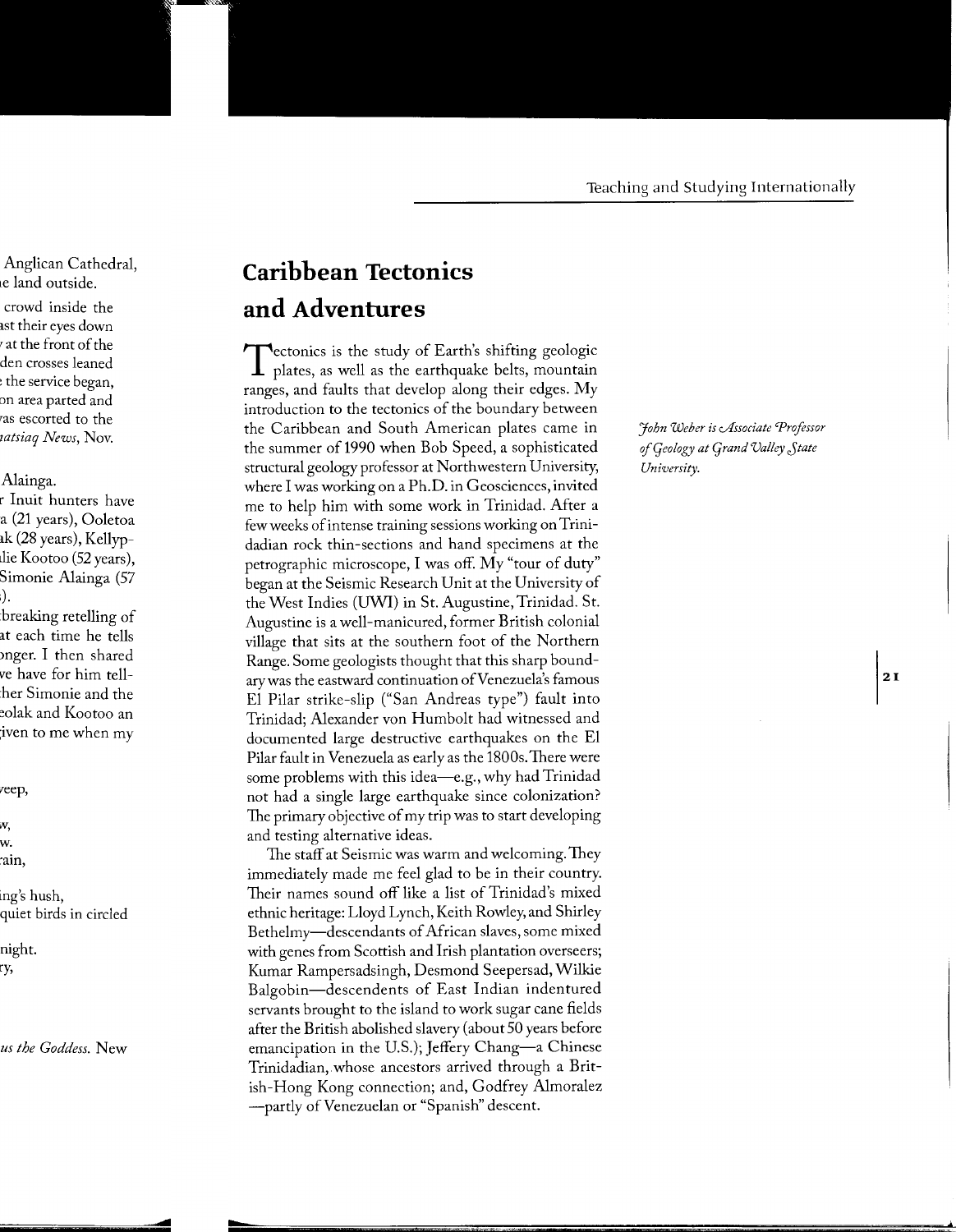Despite the warmth of my coworkers and my interest in learning about their culture, the geology was calling. I couldn't wait to escape from the noisy air conditioners and the frigid Seismic offices and get out into the field. Like most geologists, I enjoy working outdoors in our giant laboratory and exploring the natural history of new places. After a few days of settling in, Bob Speed and I finally drove off into the rain across the Northern Range in the Seismic van (pickup truck).The van had slick tires and no defroster, and I was driving a righthand drive for the first time in my life. We experienced a few intense but typical rainy-season cloudbursts, and a few slips and slides on the pavement, but before long we were on track, headed toward-the north coast, with several hitchhikers (fishermen, gardeners, and one calypsonian) in the back of the van. The views opened up as we approached the coast. The scenery became spectacular-dense tropical vegetation, steep overhung cliffs, and lofty views of the azure-blue Caribbean Sea. Our final destination that day was Maracas Beach, a beautiful long sandy beach with tall, swaying palm trees, brightly painted, wooden and concrete block, cold beer huts and shark-and-bake stands, and spectacular, well-washed outcrops of the same quartz mylonites that we had studied earlier under the microscope back at Northwestern. The rocks were even more spectacular in real life! The Maracas outcrops are full of penetrative ductile structures-boudins, lineations, foliations, and folds-reflecting solid-state flow that was frozen into these rocks about 25 million years ago as these mountains were just being born, cut by late brittle veins and normal faults, reflecting the rocks' more recent journey up to the Earth's surface. Outcrops that record so much Earth history are paradise for a structural geologist. What an introduction to Caribbean tectonics!

Over the next couple of weeks my fieldwork progressed well. I was seeing great geology and mastering the art of outcrop-scale fabric analysis-piecing together the history of a mountain range by deciphering the relative ages of structures, measuring their geometry with a compass, plotting and mapping these orientations, and building a library of field sketches and ideas. In addition, every day that I worked in the field I met more and more of Trinidad's warm and interesting

### $\exists$  $\mathfrak{p}$ ~  $\bigcirc$ : $\Box$  $_{22}$  d  $\Xi^-$ *Q)*  .j.....J  $H_{\perp}$ bJ)  $\dot{H}$  $\blacktriangleright$ *r-c)*   $\operatorname{SU}_2$ *r-c)*  —  $\mathfrak{p}$ bJ)  $\Xi$  .  $\Gamma_{\rm L}$  $\tilde{\mathcal{L}}$  $\vdash$

 $\blacktriangleright$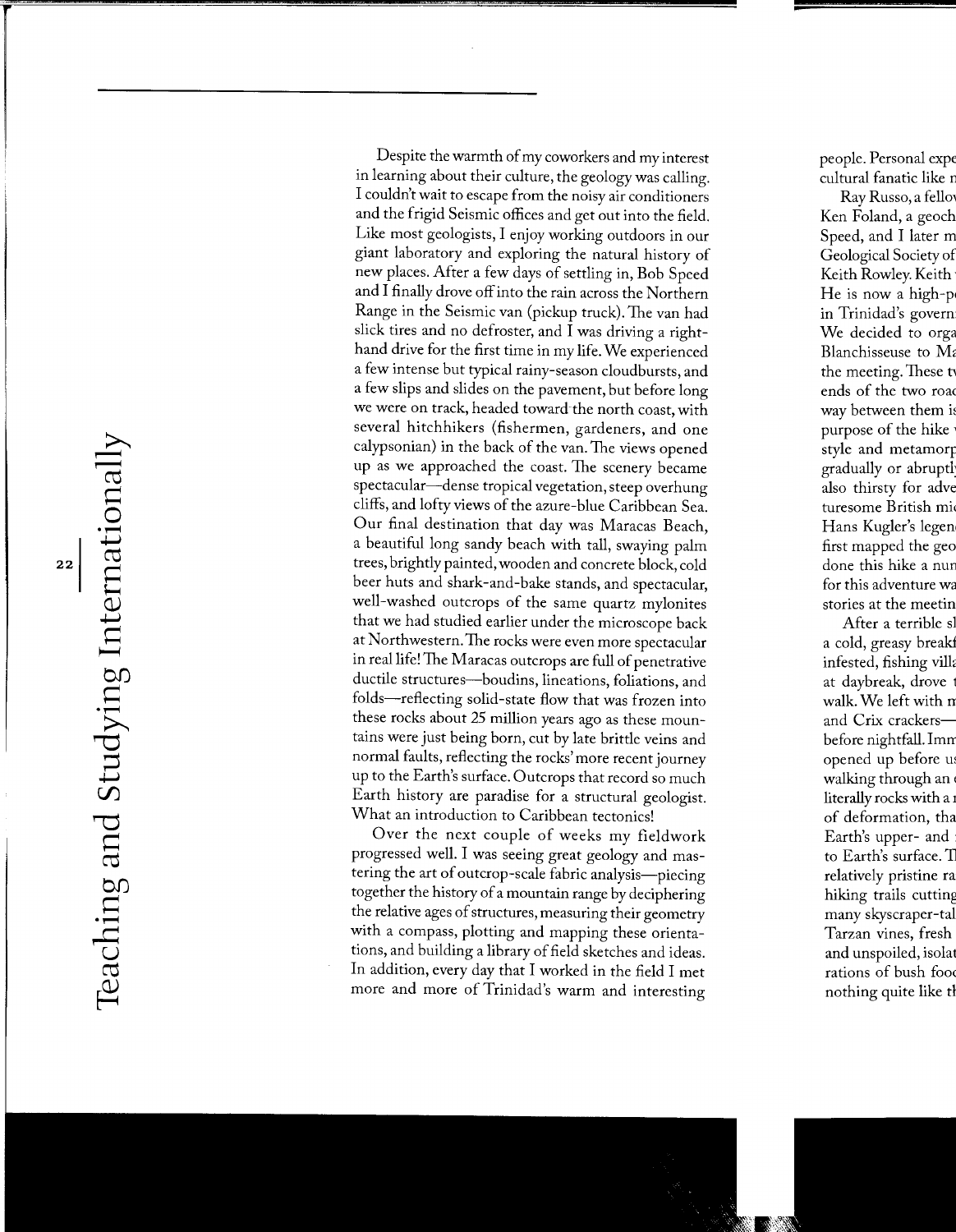people. Personal experiences like this are paradise for a cultural fanatic like myself.

Ray Russo, a fellow Northwestern graduate student; Ken Foland, a geochronologist from Ohio State; Bob Speed, and I later met up at a special meeting of the Geological SocietyofTrinidad and Tobago organized by Keith Rowley. Keith was my first supervisor at Seismic. He is now a high-powered politician and a Minister in Trinidad's government but remains a close friend. We decided to organize a geology expedition from Blanchisseuse to Matelot along the north coast after the meeting.These two small fishing villages mark the ends of the two roads that cross the range-the only way between them is by boat or by foot. The scientific purpose of the hike was to test whether the structural style and metamorphic grade in the range changed gradually or abruptly from west to east, but we were also thirsty for adventure. John Saunders, an adventuresome British micropaleontologist who was part of Hans Kugler's legendary team of field geologists who first mapped the geology of Trinidad in the 1950s, had done this hike a number of years earlier. Our appetite for this adventure was whetted by hearing John's jungle stories at the meeting.

After a terrible sleep on bare foam mattresses, and a cold, greasy breakfast in Las Cuevas, a small, druginfested, fishing village on the north coast, we set out at daybreak, drove to Blanchisseuse, and started the walk. We left with minimal supplies-just some water and Crix crackers-thinking that we'd be in Matelot before nightfall. Immediately, great scenery and geology opened up before us. I now understand that we were walking through an exhumed brittle-ductile transition, literally rocks with a mix of both ductile and brittle styles of deformation, that form at the boundary between Earth's upper- and middle-crust and were carried up to Earth's surface. This part of the range is covered by relatively pristine rain forest with just a few primitive hiking trails cutting through it. We marveled at the many skyscraper-tall trees with Cadillac-fin roots and Tarzan vines, fresh mountain streams and waterfalls, and unspoiled, isolated beaches. We also enjoyed many rations of bush food along the trail that day; there is nothing quite like the taste of a freshly picked mango.

Late in the afternoon we realized that we'd made little progress on the way to Matelot. Ray took the lead and set a faster pace: fewer stops to look at rocks, more hiking. However, attempting to cross several deep, gushing streams on rotten, broken stumps of old wooden bridges slowed us down. Poorly-maintained manmade structures decay rapidly in the jungle. With time quickly passing we were still deep in the jungle. Nightfall comes like clockwork in the tropics, with little seasonal difference between "summer" and "winter" sunset times. At around six or seven p.m. it began getting darker and darker. Soon it got too dark to see. I tried to lead using my bare feet to feel the muddy rut marking our path. Finally, we were forced to call it quits and decided to try having a sleep on the jungle floor. It was a challenge for me to fall asleep -my mind was flashing with images from the adventures of the day and full of concerns about the night ahead. How much more adventure might a night in the jungle bring?

The ending to this particular jungle story is happy; I know of several others that have ended tragically. Mter a few hours the moon was shining so brightly that it woke us. We could see that we had been sleeping right on the trail. We got up and continued walking toward Matelot. After about an hour of walking, we found Ken Foland sleeping in the shuttle car parked on the outskirts of town, waiting for us. Ken had recently had back surgery and opted not take the hike, but instead drove the shuttle. We jumped into the car, and took off, and drove for all of about 5 minutes-only as far as the first Carib beer hut in the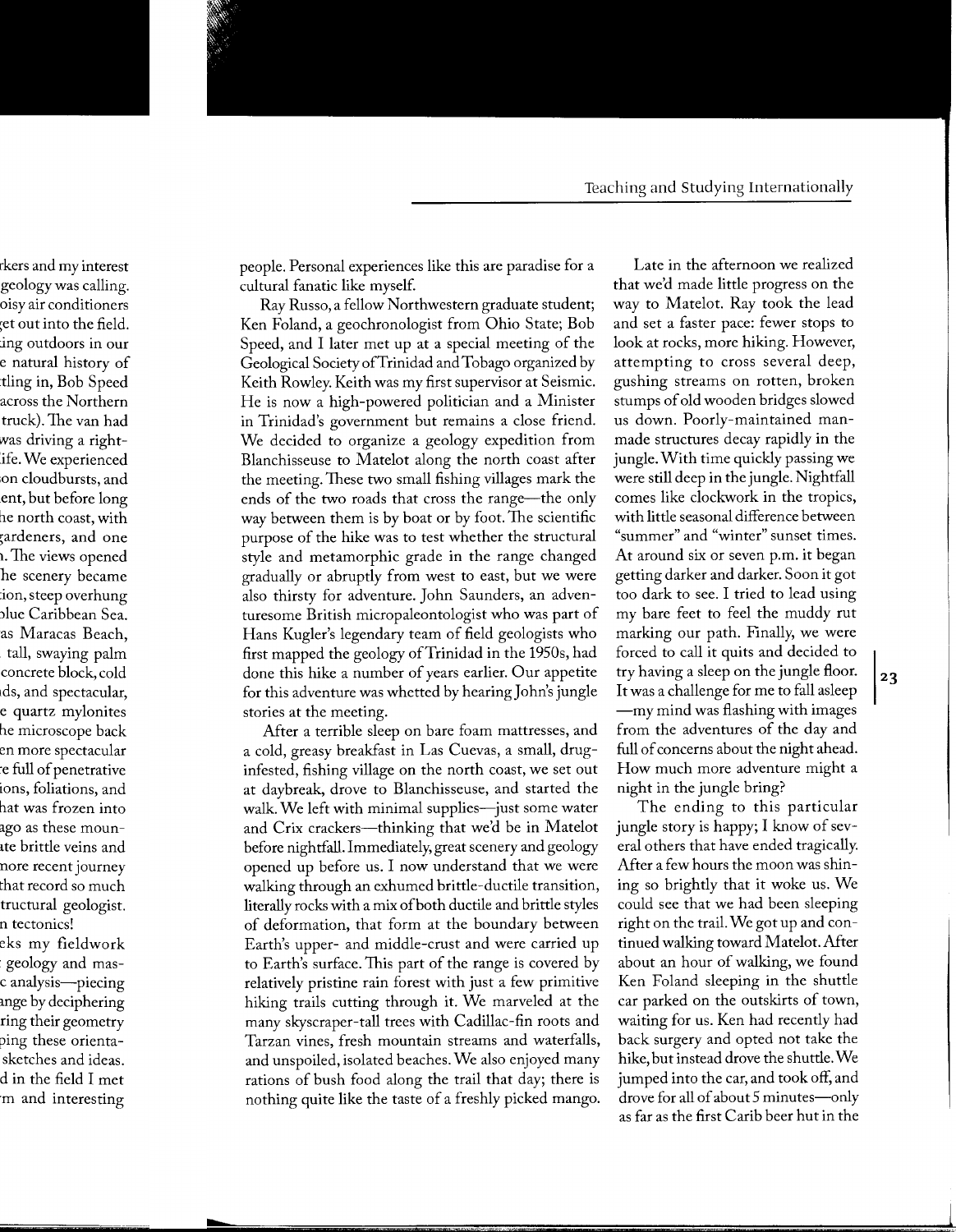village. There we found a number of local fishermen casually drinking a few late night beers and playing checkers. We were quite thirsty and very happy to see people after a day and night in the bush. Somehow the locals knew our story right away—I guess by our ragged look, the odd hour of our arrival, and our high level of thirst. They quietly accepted our unspoken invitation to celebrate. We proceeded to get acquainted with one another, play checkers (albeit poorly), and down a fair number of beers. As the party wound down, the proprietor led us to a primitive bunkhouse with foam beds and no bed coverings. He would accept no money for using the sleeping quarters-probably because in a single night we injected the local economy with more money from beer sales than it normally sees in weeks! Early the next morning, after a very short sleep, we took off for Port-of-Spain. On the way down the driveway, Bob immediately backed our rental car into a deep concrete drain beside the road. Somehow we were able to lift and rock the car back on to three wheels and get it out, and fortunately, didn't need to wake any of the fisherman or villagers for help.

Another adventure began one night after a month or two of working in Trinidad. During a dinner at my UWI flat on St. John's Road, an Afro-Trinidadian Muslim who calls himself Abu Bakar came on the TV and announced that he and his cadre of Muslimeen had just taken control of the Red House, the seat of Government, as well as most of the TV and radio stations in the country. They proclaimed to be our new leaders. My first coup! The whole country went up for grabs overnight. Over the next couple of days I heard gun shots, saw shops and buildings burning, and saw people walking up my street toting looted couches and refrigerators and pushing shopping carts full of pillaged groceries. My toughest adolescent experiences growing up on Chicago's south side paled in comparison. I felt very green in this volatile situation. The police and military finally regained some control, and we were put under a state of emergency, initially with a 24-hour curfew. Bob, who was in Barbados at the time, was scheduled to fly back into Trinidad for just a day or two on his way back home to the U.S. Because I had no phone in my apartment, the only way we could talk about my getting out of the country was for me to sneak